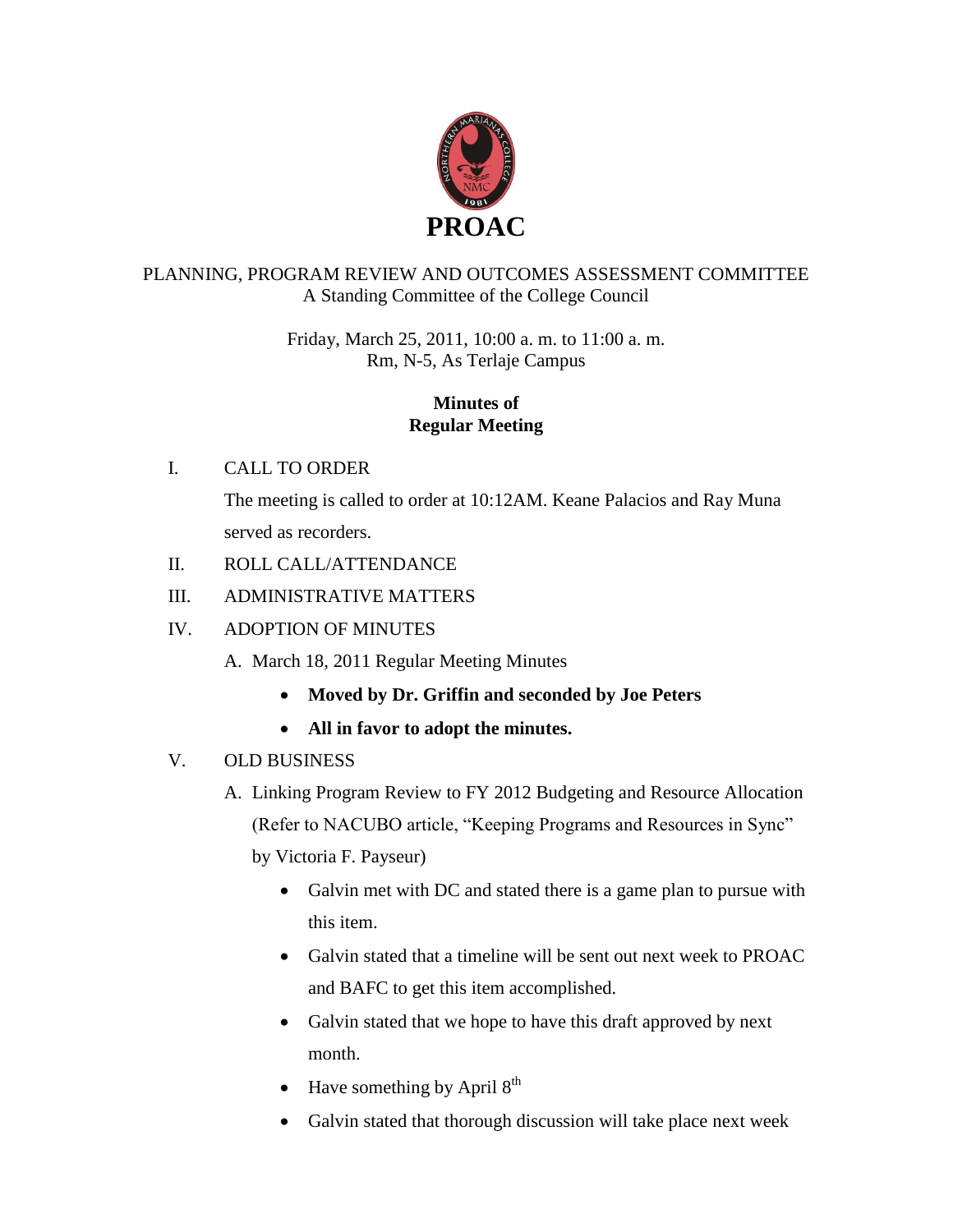- Martin Mendiola is concerned on how to allocate funds to programs that do not get a good "grade?"
- Galvin stated that PROAC will make that decision based on five criterions.
- Randall is concerned because this may seem like a biased system.
- Galvin stated PROAC has done this before with prioritization.
- Galvin stated that this system is not perfect and there will be accusations that this system is biased.
- Martin is concerned as to if he gets "zeros" across the board then does his program's funds decrease or is maintained?
- Galvin stated that a "zero" translates to no change of funds.
- Galvin stated that each program will fill out their Drake form.
- Amanda asked if this model is a justification of existence?
- Galvin answered yes.
- Galvin stated that are making recommendations on a possibly where to cut and the Board of Regents will make that decision.

### B. Cycle 4 of Program Review

### **Compliance Matrix—Update**

- o Keane stated that there is no change and starting next week he will call on programs for training
	- **Last training dates show that all programs should** have a follow-up training
- o Galvin stated that their will be an update on Record of Dialogue completion rate

## **Form 2 Committee—Update**

- o Randall stated that they met last week.
- o Galvin stated that every year we have to provide reports to WASC both to ACCJC and ACCSC.
- o Randall stated that there is a portion of direct and indirect evidence and is asking what indirect evidence means.
	- Some programs don't understand what types of evidence fall under each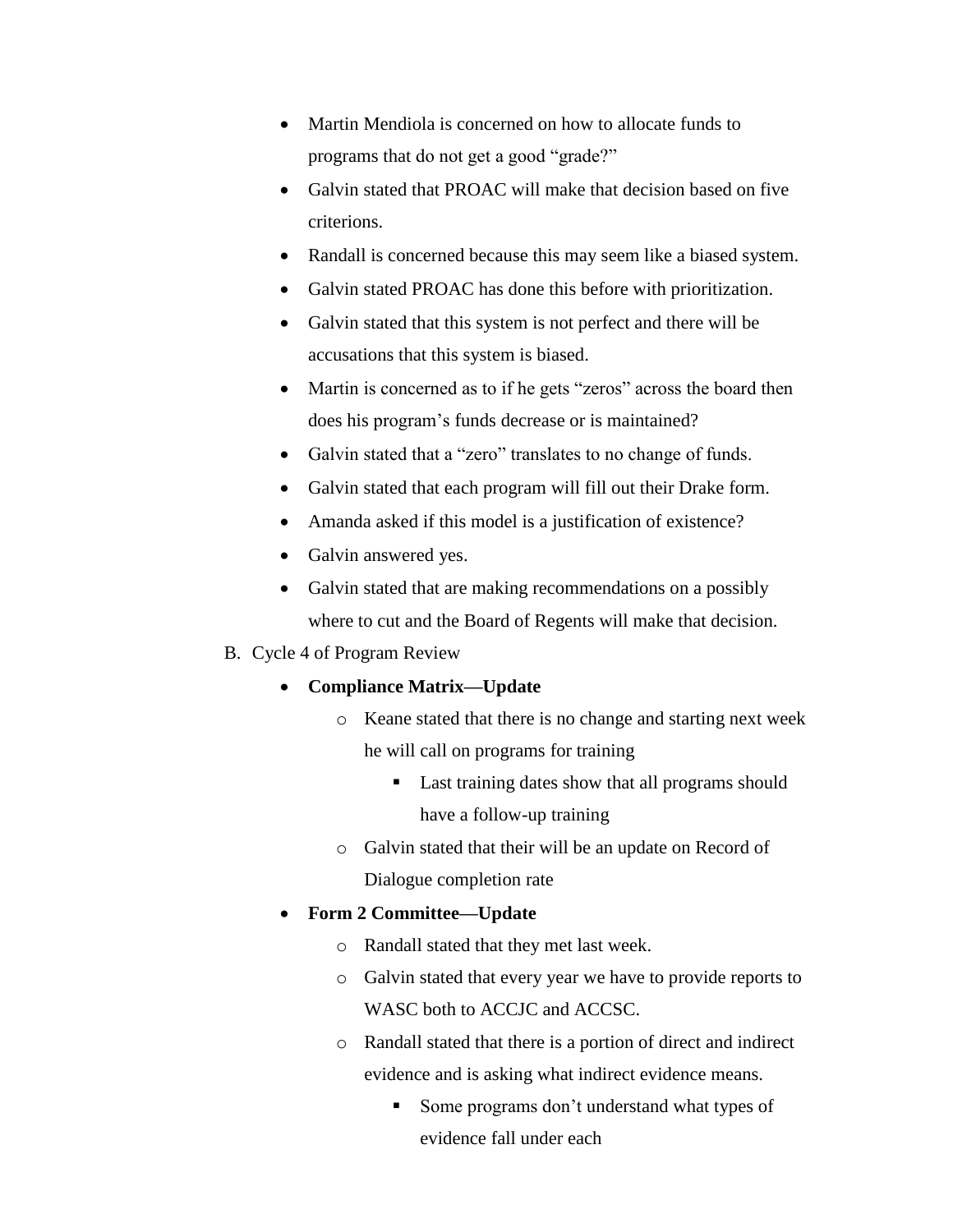- o Galvin stated that we need to contact WASC on what direct evidence and indirect evidence means.
- o Lisa answered that indirect evidence is evidence that is derived from other programs.
- o How they pick the evidence could by fuzzy, but it shouldn't be the case for what they pick
- o Galvin stated that the whole point of assessment is for improvement.
- o Randall stated that Form II is going to get "massive."
- o Randall suggested having all data be moved to a "Form III."
- o Galvin disagreed; he stated that programs are in charge of their assessment of data and it's up to PROAC to judge whether or not a program's data is effective.
- Adding programs/bodies/offices back on to the Form 1 compliance matrix
- Recommendations from 2010 Composite Report

### VI. NEW BUSINESS

- A. Recommendations from the Governance Review Task Force
- VII. OTHER MATTERS

### *VIII. What impact did today's dialogue and/or work have on student learning?*

IX. ADJOURNMENT

Meeting was adjourned at 10:44AM.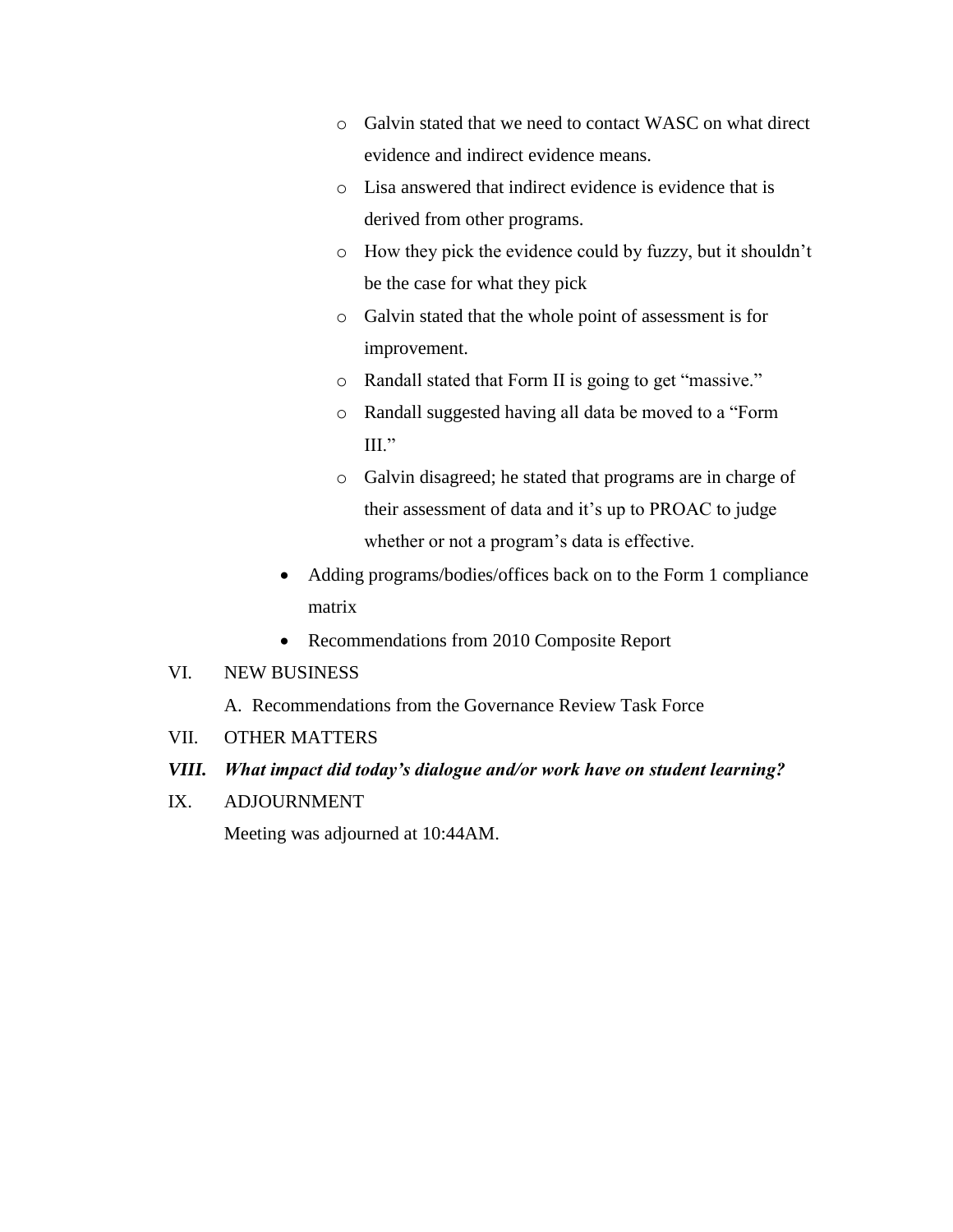# **PROAC**

# **Regular Meeting/Work Session**

**Date: 03/25/11 Day: Friday Time: 10:00AM to 11:00AM Place: D1**

## **ATTENDANCE SHEET**

|     | <b>NAME</b>                                         | TITLE                                                  | <b>SIGN/INITIAL</b> |  |  |
|-----|-----------------------------------------------------|--------------------------------------------------------|---------------------|--|--|
| 1.  | <b>Galvin Guerrero</b>                              | Director of Institutional Effectiveness                | <b>PRESENT</b>      |  |  |
|     |                                                     | (PROAC Chair)                                          |                     |  |  |
| 2.  | <b>Antonio Tiples</b>                               | Student (Appointed by                                  |                     |  |  |
|     |                                                     | <b>ASNMC</b> )/ASNMC Vice President                    |                     |  |  |
| 3.  | <b>Lorraine Cabrera</b>                             | <b>Interim NMC President</b>                           |                     |  |  |
| 4.  | <b>Barbara Merfalen</b> (Joe Peters                 | Dean of Academic Programs and                          | <b>PRESENT</b>      |  |  |
|     | served as a proxy)                                  | <b>Services</b>                                        |                     |  |  |
| 5.  | <b>Leo Pangelinan</b>                               | Dean, Student Services                                 | <b>PRESENT</b>      |  |  |
| 6.  | Dave Attao                                          | Acting Dean, Community Programs and<br>Services        | <b>PRESENT</b>      |  |  |
| 7.  | Dawn Chrystal Revilla                               | Acting, Chief Financial and<br>Administrative Officer  | <b>PRESENT</b>      |  |  |
| 8.  | <b>Jennifer Barcinas/ Martin</b><br><b>Mendiola</b> | Staff Representative, Rota Instructional<br>Site       | <b>PRESENT</b>      |  |  |
| 9.  | Maria Aguon/                                        | Staff Representative, Tinian                           | <b>PRESENT</b>      |  |  |
|     | <b>Rose Lazarro</b>                                 | <b>Instructional Site</b>                              |                     |  |  |
| 10. | <b>John Jenkins</b>                                 | Faculty Representative, School of<br>Education         | <b>PRESENT</b>      |  |  |
| 11. | Dr. John Griffin                                    | Vice President of the Faculty Senate                   | <b>PRESENT</b>      |  |  |
| 12. |                                                     | Faculty Member (Appointed by<br><b>Faculty Senate)</b> |                     |  |  |
| 13. | Dr. Eric Belky                                      | Faculty Member (Appointed by                           |                     |  |  |
|     |                                                     | <b>Faculty Senate)</b>                                 |                     |  |  |
| 14. | <b>Matt Pastula</b>                                 | Faculty Member (Appointed by<br><b>Faculty Senate)</b> | <b>PRESENT</b>      |  |  |
| 15. | <b>James Kline</b>                                  | Faculty Representative, Academic<br>Council            | <b>PRESENT</b>      |  |  |
| 16. | <b>Randall Nelson</b>                               | Vice President of the Staff Senate                     | <b>PRESENT</b>      |  |  |
|     | <b>OTHERS PRESENT</b>                               |                                                        |                     |  |  |
|     |                                                     |                                                        |                     |  |  |
|     | <b>Keane Palacios</b>                               | PM, OIE                                                | <b>PRESENT</b>      |  |  |
|     | Ray Mafnas Muna                                     | PC, OIE                                                | <b>PRESENT</b>      |  |  |
|     | Lisa Hacskaylo                                      | IR, OIE                                                | <b>PRESENT</b>      |  |  |